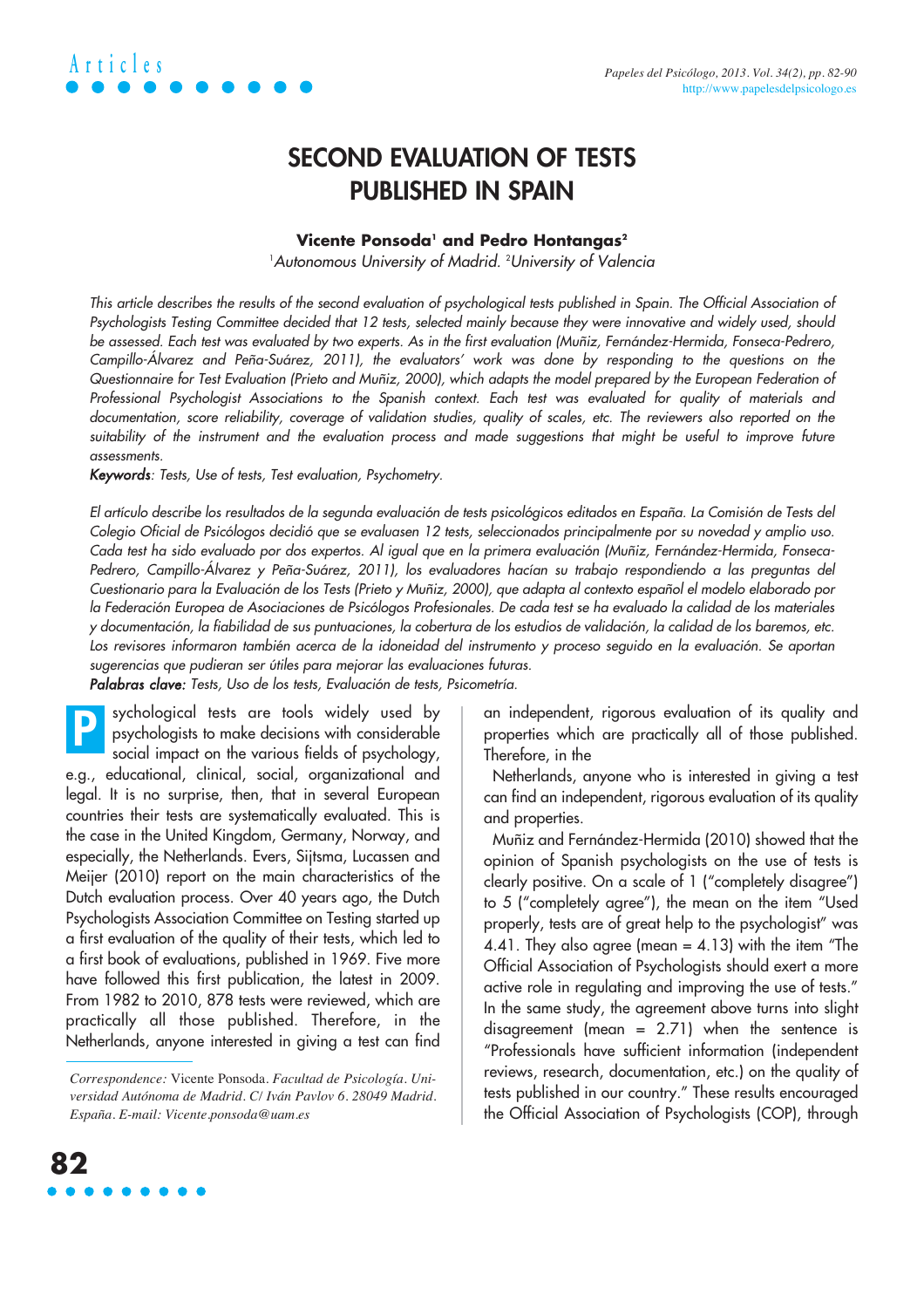its Committee on Testing (CT), to begin systematic review of the tests published in Spain, in the wake of evaluations other countries have been making. In 2010, the process began and ten tests were reviewed. The main results were published in this journal (Muñiz, Fernández-Hermida, Fonseca-Pedrero, Campillo-Álvarez and Peña-Suarez, 2011). The complete review of each test is available on the COP Web (http://cop.es/8). The experience was considered positive by the CT, which decided to make a second evaluation. This article describes the main results.

### **EVALUATION PROCESS**

The process followed in this second evaluation coincides basically with the first, with some differences mentioned as appropriate. In the first place, the CT decided that tests should be reviewed, and that the number of tests should be 12. Eleven of these tests are marketed by the test editors who make up the CT (three EOS, three Pearson and five TEA). The twelfth test is the EPV-R scale (Echeburúa, Amor, Loinaz and Corral, 2010), which is not yet on the market, and is being applied for detecting high risk of severe domestic violence in many police stations. The list of the 12 tests is shown in Table 1. The next step was to decide who would be the coordinator. At the proposal of the CT, the first author of this study agreed to do it.

Then the search for reviewers began. As in the first evaluation, it was thought that it would be best for one evaluator to be a better expert in psychometrics and the other in the subject variables the test measured. Special care was given the following three matters: In the first place, it was attempted to choose an expert in psychometry who was interested in the content and knew more about it to evaluate the test. Something similar was done with the content experts. Of the experts in a particular content, the one chosen was the one who had publications most closely related to the tests. In the second place, the coordinator decided not to recur to any of the reviewers who participated in the first evaluation so that little by little a bank of reviewers could be generated, since the CT intends to continue evaluating tests in coming years. Finally, it was attempted to choose reviewers who were not directly related to the authors of the tests. In fact, on the letter of invitation, they were told not to accept participation in the review if they doubted whether they could make an objective assessment.

**Articles**

A first list with two possible reviewers for each test was analyzed by another two members of the CT. They found that one reviewer was not appropriate and the list was modified. In continuation, the coordinator invited them to participate. Of the 24 invitations, there were only two refusals. In one case, for very understandable personal reasons, and in the second, because it was felt that the evaluator's assessment might not be objective.

The selection of reviewers, which is a transcendental point, is one of the aspects that turned out to be the most

| TABLE 1<br>LIST OF TESTS EVALUATED |                                                                                |  |  |  |  |  |  |  |
|------------------------------------|--------------------------------------------------------------------------------|--|--|--|--|--|--|--|
| BAI                                | Beck Inventory of Anxiety                                                      |  |  |  |  |  |  |  |
| <b>BAS-II</b>                      | Intellectual aptitude scales (British Ability Scales)                          |  |  |  |  |  |  |  |
| <b>BDI-II</b>                      | Beck Depression Inventory II                                                   |  |  |  |  |  |  |  |
| <b>CEAM</b>                        | Motivated Strategies for Learning Questionnaire                                |  |  |  |  |  |  |  |
| CompeTEA                           | <b>Competency Assessment Questionnaire</b>                                     |  |  |  |  |  |  |  |
| EPV-R                              | Severe Domestic Violence Risk Prediction Scale                                 |  |  |  |  |  |  |  |
| <b>ESCOLA</b>                      | <b>Reading Awareness Scale</b>                                                 |  |  |  |  |  |  |  |
| <b>ESPERI</b>                      | Questionnaire for Detection of Behavior Disorders in<br>Children and Teenagers |  |  |  |  |  |  |  |
|                                    | Merrill-Palmer-R Revised Merrill-Palmer Development Scales                     |  |  |  |  |  |  |  |
| PAI                                | Personality Assessment Inventory                                               |  |  |  |  |  |  |  |
| RIAS/RIST                          | Reynolds Intellectual Assessment Scales/Reynolds                               |  |  |  |  |  |  |  |
|                                    | Brief Intelligence Test                                                        |  |  |  |  |  |  |  |
| WNV                                | Wechsler Nonverbal Intellectual Aptitude Scale                                 |  |  |  |  |  |  |  |

#### **TABLE 2 REVIEWERS WHO EVALUATED THE TESTS**

| Reviewer                                                                                                                                                                                                                                                                                                                                                                                                                                                                                                                                                                                                                             | Affiliation                                                                                                                                                                                                                                                                                                                                                                                                                                                                                                                                                                                  |
|--------------------------------------------------------------------------------------------------------------------------------------------------------------------------------------------------------------------------------------------------------------------------------------------------------------------------------------------------------------------------------------------------------------------------------------------------------------------------------------------------------------------------------------------------------------------------------------------------------------------------------------|----------------------------------------------------------------------------------------------------------------------------------------------------------------------------------------------------------------------------------------------------------------------------------------------------------------------------------------------------------------------------------------------------------------------------------------------------------------------------------------------------------------------------------------------------------------------------------------------|
| Francisco José Abad García<br>Jesús Alonso Tapia<br>Jesús Alvarado Izquierdo<br>Juan Antonio Amador Campos<br>Ramón Arce Fernández<br>Roberto Colom Marañón<br>Pere Joan Ferrando Piera<br>Eduardo García Cueto<br>Paula Elosua Oliden<br>Pedro Hontangas Beltrán<br>Fernando Jiménez Gómez<br>Antonio Lobo Satué<br>Raúl López Antón<br>Ramón López Sánchez<br>Antonio Maldonado Rico<br>María Rosario Martínez Arias<br>Julio Olea Díaz<br>José Olivares Rodríguez<br>José Luis Padilla García<br>Lilisbeth Perestelo Pérez<br>Gerardo Prieto Adánez<br>María Angeles Quiroga Estévez<br>Jordi Renom Pinsach<br>Jesús Salgado Velo | Autonomous Univ. Madrid<br>Autonomous Univ. Madrid<br>Complutense Univ. Madrid<br>Univ. Barcelona<br>Univ. Santiago de Compostela<br>Autonomous Univ. Madrid<br>Univ. Rovira y Virgili<br>Univ Oviedo<br><b>Basque Country Univ.</b><br>Univ. Valencia<br>Univ. Salamanca<br>Univ. Zaragoza<br>Univ. Zaragoza<br>Complutense Univ. Madrid<br>Autonomous Univ Madrid<br>Complutense Univ. Madrid<br>Autonomous Univ. Madrid<br>Univ Murcia<br>Univ. Granada<br>Canary Islands Health Service<br>Univ. Salamanca<br>Complutense Univ. Madrid<br>Univ Barcelona<br>Univ. Santiago de Compostela |
| Carme Viladrich Segués                                                                                                                                                                                                                                                                                                                                                                                                                                                                                                                                                                                                               | Autonomous Univ. Barcelona                                                                                                                                                                                                                                                                                                                                                                                                                                                                                                                                                                   |

## **83**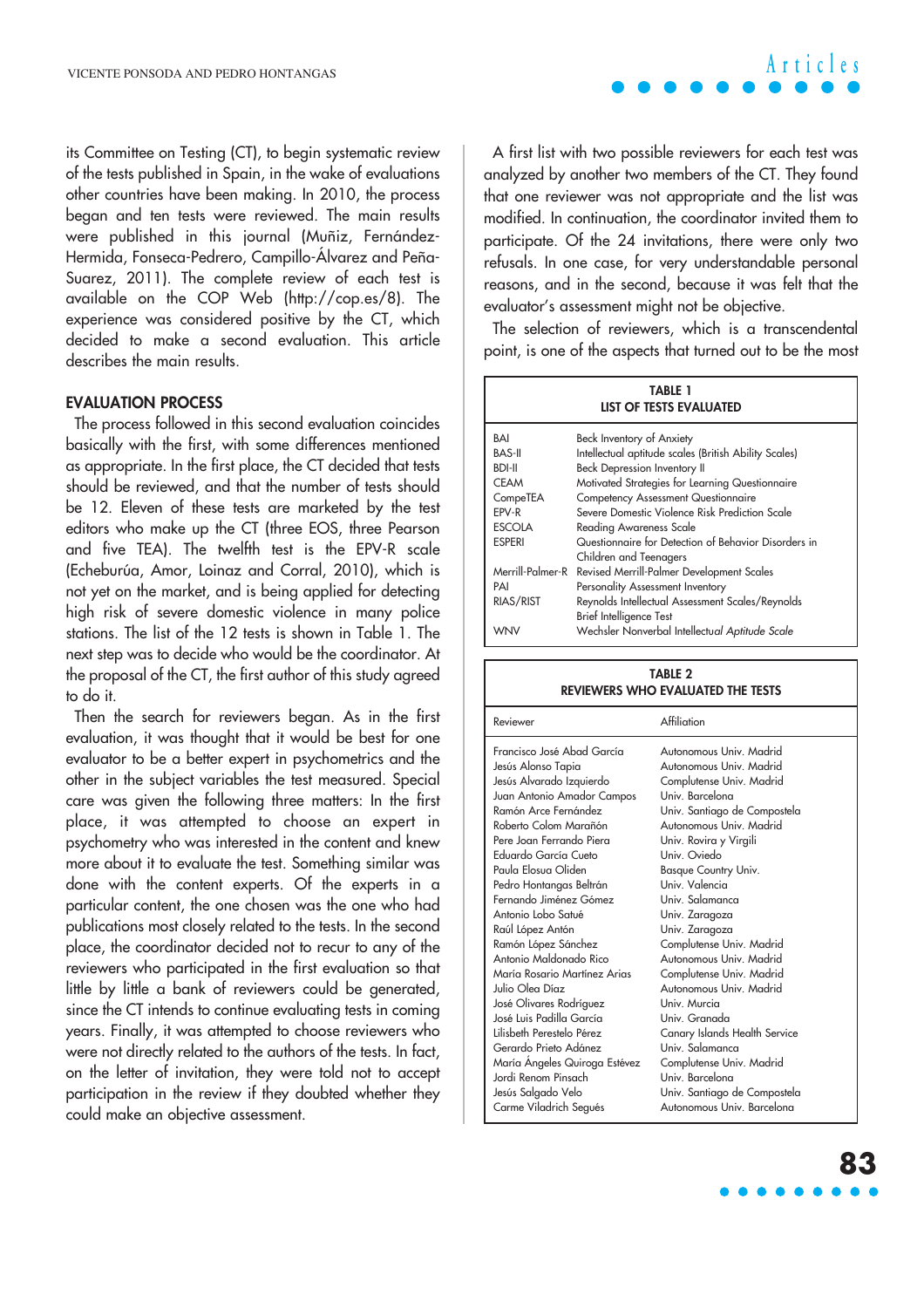## **Articles**

satisfactory. As shown in Table 2, their scientific quality is

hard to improve on and so is their involvement and fine work in the various stages of the process. The coordinator would like to take advantage of these lines to express his profound appreciation to them all.

The editors made two complete copies of each test available to the COP. The COP sent one to each reviewer. With regard to the EPV-R test, which is not on the market, the coordinator explained to the main author that his test was going to be reviewed and asked him to indicate the minimum documents the reviewers could work on. His answer was positive and very cooperative, and thus the documents the two reviewers would have to evaluate were determined.

As in the first evaluation, evaluations were done by responding to the Questionnaire for Test Evaluation (CET), which adapts the European Federation of Professional Psychologist Associations test evaluation model to the Spanish context (Prieto and Muñiz, 2000).

The following lines provide a brief description of the CET, since the rest of the article makes constant reference to its characteristics. It has three sections. The first (General Description) consists of 31 questions on the name of the test, authors, date of publication, description of what it measures, areas of application, item format, administration, price, etc. The second section (Evaluation of Characteristics) consists, in turn, of several subsections and contains a total of 35 questions. The questions in the first subsection have to do with the quality of the materials, documentation and instructions, the theoretical basis, ease of administration, quality of the adaptation process and formal analysis and psychometrics of the items. The questions in the second subsection (validity) evaluate content validity, construct, predictability and bias of items. The third subsection (reliability) includes questions on equivalence, internal consistency and stability indicators. The last subsection evaluates the quality of the scales. In the third and last section (overall evaluation) a list of the test's strong points and weak points and two summary tables have to be filled in. The first has to be completed based on 31 questions in the General Description Section and the second requires evaluation of 12 characteristics (listed in the first column of Table 3) that summarize the evaluations provided in the Evaluation of Characteristics Section. Of the 68 questions on the CET, 25 are quantitative and have to be answered on a 5-point Likert-type scale (from 1 "inadequate" to 5

"excellent"). On each question, the concrete meaning of "excellent" is defined. The rest are open questions.

Each reviewer was told that his main task was to apply the CET to the test that he had been assigned and he was then informed briefly about the various stages of the process. When the evaluations were received, it was the coordinator's task to generate a combined evaluation based on the two received.

The last step was to send the combined evaluations to the editors and authors of the noncommercial test to get their opinions and comments. The answers varied appreciably in length and in agreement with what was shown in the evaluation sent to them. In our opinion, the participation of the editor/author is a very important point in ensuring the quality of the final review. Based on the answers received, the coordinator modified the evaluations, when he considered it appropriate and generated the final evaluations. The last step was to present them to the CT for its knowledge and approval before publishing them.

#### **RESULTS**

As mentioned above, the CET requires qualitative and quantitative evaluations. Not all of the questions can be scored. For example, a question that asks about the quality of the adaptation, when not all of the tests evaluated are adaptations. In others, the manual may not offer information on what is asked. To acquire evidence of reliability among the evaluators, the correlation of the scores given by the two evaluators of each test on the questions (5) on which all the tests evaluated have scores was calculated. The median of the 12 correlations, the same number as tests evaluated, is 0.61.

The main results are shown in Table 3, which contains the evaluations of the 12 tests on each of the 12 characteristics included in the evaluation summary table. The second-to-the-last column contains the means of the evaluations for each characteristic (minimum of 1 and maximum of 5). The highest mean is 5 and corresponds to the characteristic "Analysis of bias", although it was only found for one test. In the first evaluation, none of the ten tests was evaluated for this characteristic. The next best means are 4.32 and 4.29 and correspond to "Quality of materials and documentation" and "Spanish adaptation". The lowest is 3.40 and corresponds to the characteristic "Reliability reporting stability". The neutral point of the response scale is 3 ("Adequate"). Even the lowest mean surpasses this neutral point. The two next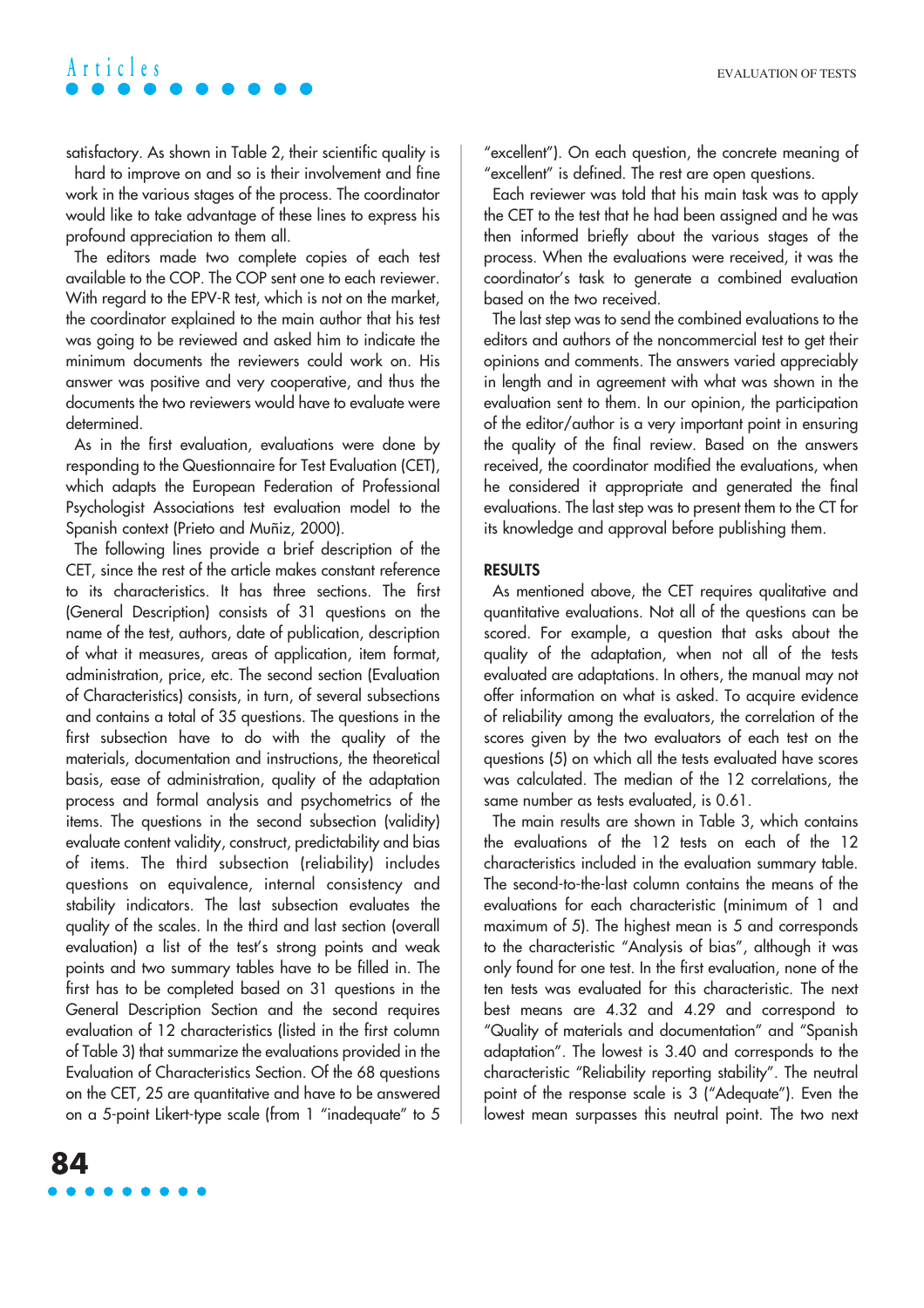

worst are 3.50 and 3.55 which correspond to "Content validity" and "Predictive validity", respectively.

In the first evaluation, the characteristics that were evaluated best, with 4.5 and 4.35, were the "Reliability using equivalence indicators" and "Quality of materials and documentation" respectively. The worst one, with a mean of 3.5, was the indicator of "Reliability reporting stability" as was the case in the second evaluation. Comparing the results of the last two columns, it may be observed that "Content validity" was clearly worse in the second evaluation, while "Construct validity" was worse in the first.

The total mean of the second evaluation was 4.02, slightly above the mean for the first evaluation (3.96). Eliminating the characteristic "Analysis of bias," which was only evaluated on one of the 22 tests in both evaluations, from the second evaluation, it would be 3.93. The mean evaluation is very close to 4, rating which corresponds to the label "Good" on the response scale. Evers et al. (2010) report on the means of the evaluations done by the Dutch reviewers. The response scale in this case is for

three categories: 1 ("insufficient"), 2 ("sufficient") and 3 ("Good"). The mean of the last 540 tests reviewed is 2.03, very near the neutral point on the response scale (2), when the Spanish means are clearly above the neutral point on the corresponding scale. There are several differences between the Dutch and Spanish reviewing systems, so it is not easy to explain the differences found. One important difference is that the Dutch evaluate seven criteria, while the Spanish evaluations shown in Table 3 do so for 12, which questions that the meaning of the scores is really the same. In Table 3, a dash shows absence of information or that it is not applicable. It is possible that some of the dashes that show absence of information should really be a low score. In this case, of course, the means would be lower.

## **COMMENTS ON THE CET AND THE TEST EVALUATION PROCESS**

### Concerning the CET

Muñiz et al. (2011) suggest that it would be better to modify the CET in the light of the changes introduced in the new European evaluation model (Evers et al., 2010) and improve the questions that had become problematic to a certain extent in the first evaluation. Based on the reviewers' comments in the second evaluation, we can make some additional suggestions.

In each of the 25 quantitative questions on the CET, we found the variance of the two evaluations made by the

| <b>TABLE 3</b><br>SUMMARY OF RATINGS OF TESTS EVALUATED |     |               |                |                          |                     |                |                     |                          |                |                          |                            |                          |              |              |
|---------------------------------------------------------|-----|---------------|----------------|--------------------------|---------------------|----------------|---------------------|--------------------------|----------------|--------------------------|----------------------------|--------------------------|--------------|--------------|
| <b>Tests Evaluated</b>                                  |     |               |                |                          |                     |                |                     |                          |                |                          |                            |                          | Mean<br>2012 | Mean<br>2011 |
| Characteristics                                         | BAI | <b>BAS-II</b> | <b>BDI-II</b>  | <b>CEAM</b>              | Compe<br><b>TEA</b> |                | EPV-R ESCOLA ESPERI | Palmer-R                 | Merrill        | PAI                      | <b>RIAS</b><br><b>RIST</b> | <b>WNV</b>               |              |              |
| Quality of materials and<br>documentation               | 4.5 | 4.5           | 5              | 3.5                      | 4.5                 | ٠              | 3.5                 | 3                        | 5              | 4.5                      | 4.5                        | 5                        | 4.32         | 4.35         |
| Theoretical basis                                       | 4   | 5             | 5              | 4                        | 4                   | 3              | 3                   | 3                        | $\overline{4}$ | 5                        | 4                          | 4                        | 4.00         | 4.20         |
| Spanish adaptation                                      | 4   | 5             | $\overline{4}$ |                          |                     |                |                     |                          | 5              | $\overline{\mathcal{A}}$ | $\overline{A}$             | $\overline{\mathcal{A}}$ | 4.29         | 4.25         |
| Item analysis                                           | 4   | 5             | $\overline{4}$ | $\overline{4}$           | 4                   | 3              | $\overline{4}$      | 3                        | $\overline{4}$ | $\overline{\mathcal{A}}$ | 4                          | $\overline{\phantom{a}}$ | 3.91         | 3.58         |
| Content validity                                        | 3   | 4             | $\overline{4}$ | $\overline{\phantom{a}}$ | 3.5                 | 2.5            | 3.5                 | $\overline{2}$           | $\overline{4}$ | 4                        | $\overline{\mathcal{A}}$   | 4                        | 3.50         | 4.25         |
| Construct validity                                      | 4.5 | 5             | 5              | $\overline{4}$           | 4                   | $\overline{2}$ | 2.5                 | $\overline{\mathcal{A}}$ | 4.5            | 4.5                      | 5                          | 5                        | 4.17         | 3.60         |
| Analysis of bias                                        |     | 5             |                |                          |                     |                |                     |                          |                |                          |                            |                          | 5.00         | $\sim$       |
| Predictive validity                                     | 4   | 4             |                |                          |                     |                |                     |                          |                |                          |                            |                          | 3.55         | 3.57         |
| Reliability: equivalence                                |     |               |                |                          |                     |                |                     |                          |                |                          |                            |                          | 4.00         | 4.50         |
| Reliability: internal consistency                       | 4.5 | 4             | 5              | $\overline{4}$           | 3                   | 3.5            | 4                   | $\overline{4}$           | 4.5            | 4.5                      | 4.5                        | 4.5                      | 4.17         | 3.75         |
| Reliability: stability                                  |     | 3             |                |                          |                     |                |                     | $\sim$                   | 4.5            | 3.5                      | 3-                         | 3                        | 3.40         | 3.50         |
| Scales                                                  |     | 4             |                | $\pmb{\varDelta}$        | 4                   | $\sim$         | 3                   | $\overline{\mathcal{A}}$ | $\overline{4}$ | $\overline{\mathcal{A}}$ | 4.5                        | $\overline{\mathcal{A}}$ | 3.94         | 4.00         |
| Overall mean                                            |     |               |                |                          |                     |                |                     |                          |                |                          |                            |                          | 4.02         | 3.96         |

Notes: The scores in the table are given on a 5-point scale: 1= inadequate, 2 adequate but with some insufficiencies, 3=adequate, 4=good, 5=excellent. A dash (-) means no information or not applicable.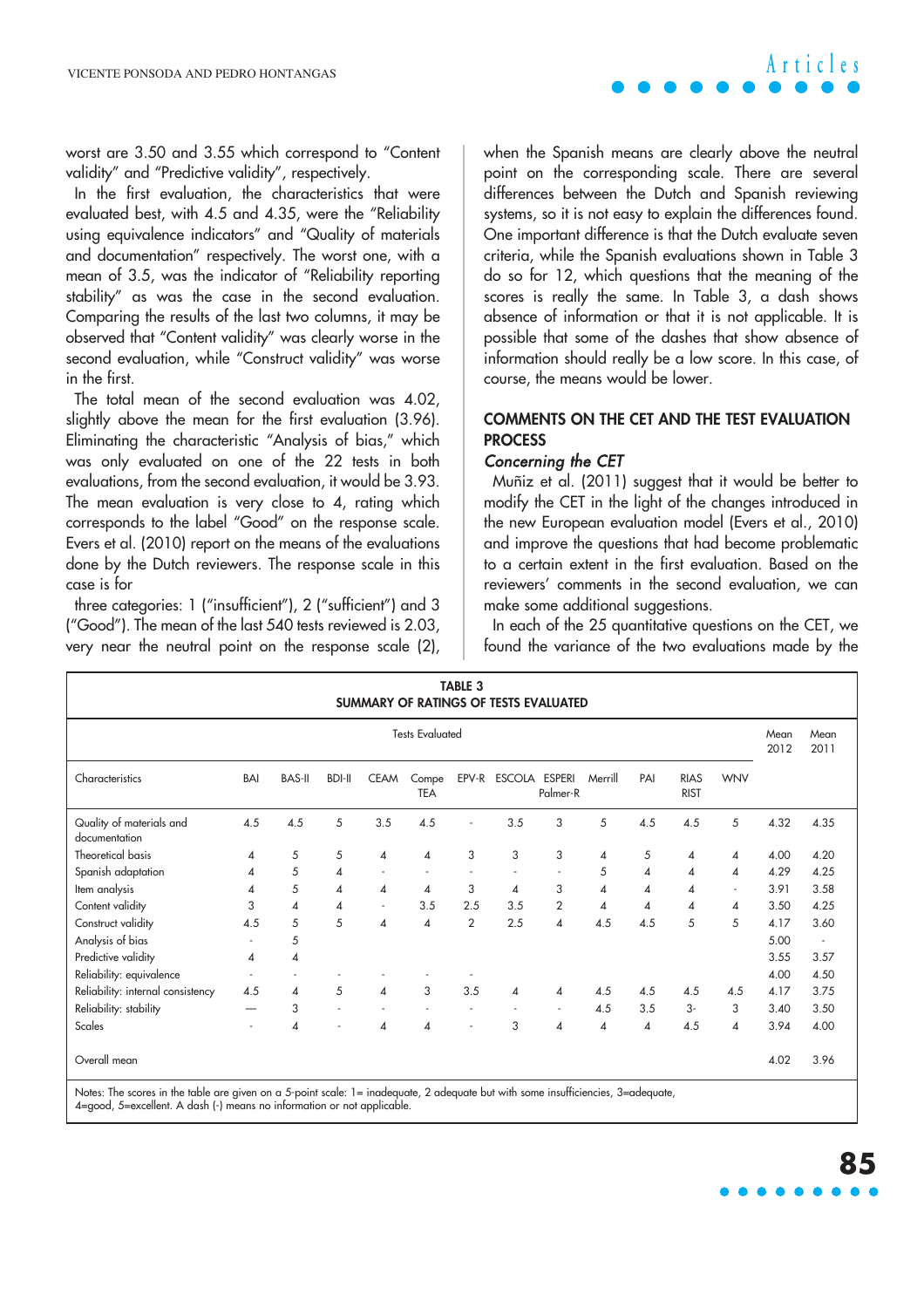#### EVALUATION OF TESTS

## **Articles**

two reviewers of each test. In continuation we found the mean of the 12 variances (one per test) as an indicator of the "ambiguity/difficulty of application" of each question. It could be expected that agreement between the two evaluators would be better (and the variance higher) for the problematic questions. Of the 25 questions, the three that had the highest mean variance were 2.9.1 ("Item analysis"), 2.10.1.2 ("Number of experts consulted for content validation") and 2.10.3.2 ("Size of samples for predictive validation"). The disagreement between the reviewers in their evaluation of item analysis could be due to experts in psychometry evaluating specifically the psychometric analysis of the items, while the content experts may have evaluated the quality of the items without paying as much attention to the manual's comments on discrimination, difficulty, details of items eliminated, etc. The questions referring to content validity turned out to be problematic to some extent, since for some evaluators, the information in the manual, when it describes test development in the table of specifications and processes for checking that the items are related to the construct they are intended to measure, is sufficient evidence of content validity. However, for other evaluators, a study of content validity must be a test development follow-up study intended to show proof of whether the test really evaluates the relevant parts of the construct of interest. If there is some disagreement as to what is understood by content validity, it is not surprising that there is also disagreement insofar as the number of experts involved in that validation. Something similar may be said of predictive validation. The line separating convergent construct validity and criterion validity is often very thin. The manuals sometimes present studies in predictive validity that should be considered convergent validation. It is therefore not infrequent for the evaluators to disagree in reporting on sample size.

One matter that future CETs should pay more attention to is what weight to give the original data compared to those found in the adaptation. The CET includes a question for evaluating adaptation quality. The manuals usually offer many results found with the original test and fewer for the adapted test. This is to be expected, as the original test has been available longer and has been applied more often. For example, in the section on construct validity, the manual often offers many studies done with the original test and some done in Spain. What weight should be given to one or the other in construct validity evaluation? Should all the studies be considered in the evaluation or only the latter? This matter may be behind some of the discrepancies observed between evaluators.

In line with what Muñiz et al. suggest (2011) concerning the first evaluation, evaluator instructions should be clearer. Three evaluators of the second evaluation changed the CET choices when they found none that fit what they wanted to say. It would be a good idea to include a set of general instructions indicating that the CET choices should not be changed, and give standards by which the evaluator may or may not add an explanatory note or justification of the quantitative ratings he gives, that questions should not be left unanswered, etc. Perhaps a glossary should be included to define psychometric terms that could lead to doubt in understanding. As Prieto and Muñiz (2000) suggest, the possibility of computerizing CET administration might be considered. It would make answering more uniform, as only one or more than one answer depending on the question, it could provide the meaning of a term by clicking on it, and would calculate the scores on the questions on which it is expected that the score be a mean of scores assigned to other questions, etc.

It might even be considered whether the CET is adequate for all types of tests. The CET contains a section on scales with four questions to evaluate the aids to interpreting scores. However, in some situations (clinical scales, for example), it makes more sense and is more frequent to set cut-off points that enable the score to be classified in one of the groups of interest. Would it be better for the CET to include a section on interpreting scores that would also enable other interpretation strategies to be evaluated as alternatives to the scales? There are tests (Evers et al. 2010) that are not intended to predict outside results and in which predictive validity does not make much sense. On the clinical scales, results are usually the capacity of the test for predicting pertinence to different groups, which do not require correlations to be calculated. The question with which the test's predictive capacity is rated ("Mean of correlations on the test with criteria") does not seem appropriate in this case.

The batteries pose some specific problems too. The CET states the following in a note: "If the test is comprised of subtests with heterogeneous formats and characteristics, fill in the questionnaire for each subtest." It should be emphasized that the work a 50-page manual (e.g., BDI-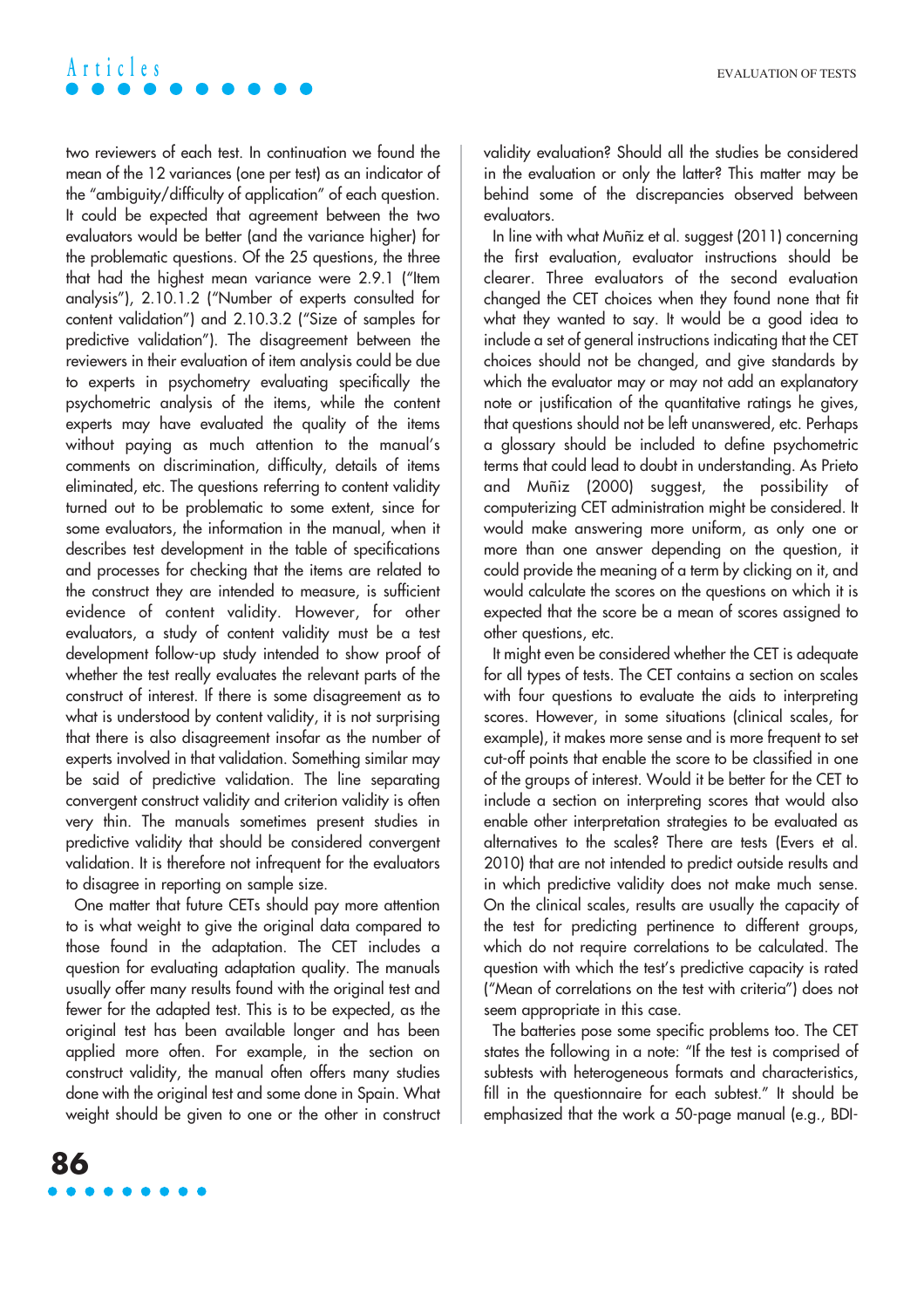II) gives the reviewer is not the same as a battery (e.g., BAS-II, with several long manuals and different tests.) In one case, the reviewer told the coordinator that if he had to follow the instructions in the note, he could not do the review. It should be considered whether that note should be omitted and clearly state what supplementary information is necessary for batteries and on which questions, keeping the amount of work requested of the reviewer as reasonable as possible.

Finally, we could add some further suggestions to the list of subjects that have posed some difficulty in the first and second evaluations: Would it be better to break down construct validity into internal structure and relationships with other variables? Some tests have more items than those administered, since the user has to select those appropriate for each person assessed. It would be advisable to indicate how to proceed in this case (for example, by indicating the number of items available and the maximum number of items it is possible to use on each test). Also on the second evaluation, the question on the CET on "correction procedure" posed some difficulty, since sometimes "computerized" was confused with "done exclusively by the provider." Sometimes the correction procedure is manual, but with no template. Question 2.11.2.1 asks about the sample size. "Several studies with small samples" is not given as a choice. On scales, the quality of norms and the size of the groups is rated, but how is the application of strategies such as "continuous norming" (Zachary & Gorsuch, 1985), which palliates the problem of small normative group sizes, taken into account?

#### Concerning the reviewing process

Muñiz et al. (2011), weighing the pros and cons of the first evaluation, recognized that the review process posed some doubts, and surely the fact that the different countries follow different procedures has something to do with this. In our country, as described above, test reviewing is done in much the same way as scientific articles are reviewed, but with some differences.

Review of a noncommercial test presents some difficulties of its own, not the least of which is determining which articles/reports the reviewers have to base their evaluation on, as there is no manual. The first noncommercial test reviewed was the EPV-R and it was done in this second evaluation. The coordinator chose to ask for help from the authors, who, by the way, gave it

willingly and effectively. The doubt of how to proceed if someone did not remains. It makes sense for the CT to initiate review of any test it considers appropriate and make it public, but it would be advisable to set up a protocol of how to go about it in such cases. It could indicate, for example, whether the author should be informed and his cooperation requested, and who should do it, and also determine what documents the review should be based on, and whether the reasons the test was chosen have to be stated, among other possible contents.

Science sometimes does not match well with business. If the manual reports on many psychometric details, the price of the test is higher because of the effort it takes to make it, and the cost of the manual itself (more pages). What could happen then is that following the recommendations proposed by the reviewers leads to difficulties for its marketing. One possible solution could be that the editors offer the basic information in the manual and the more sophisticated information on the Web. Another example of the same type of thing occurs when the editor does not publish relevant psychometric information in the manual (for example, weights of the items in the factors). The reviewers score negatively because these data are not offered even though the information exists. One possible solution to this is that the editors supply the reviewers with any information available not in the manual that is required by the CET along with the test. This would have to be done safekeeping the confidentiality of this information and the anonymity of the reviewing process. A third example has to do with the consequences of the review: the strong points of the tests reviewed are described, but also its weak points. This information is not available for tests not reviewed, leaving doubt as to whether these are not better off. Evers et al. (2010) state that in the Netherlands, the idea has become established that good practice in the use of tests is to apply the ones which have received good evaluations in the review process. We could not be more in agreement and it is to be hoped that something similar happens in our country when the review process progresses and more and more tests are reviewed.

Returning to what was mentioned at the beginning of the paragraph above, the following question might be asked: Does it make sense to recommend complicated psychometric analyses (invariance tests, differential item functioning studies, indicators of the accuracy of each measure, etc.) and request that the details be provided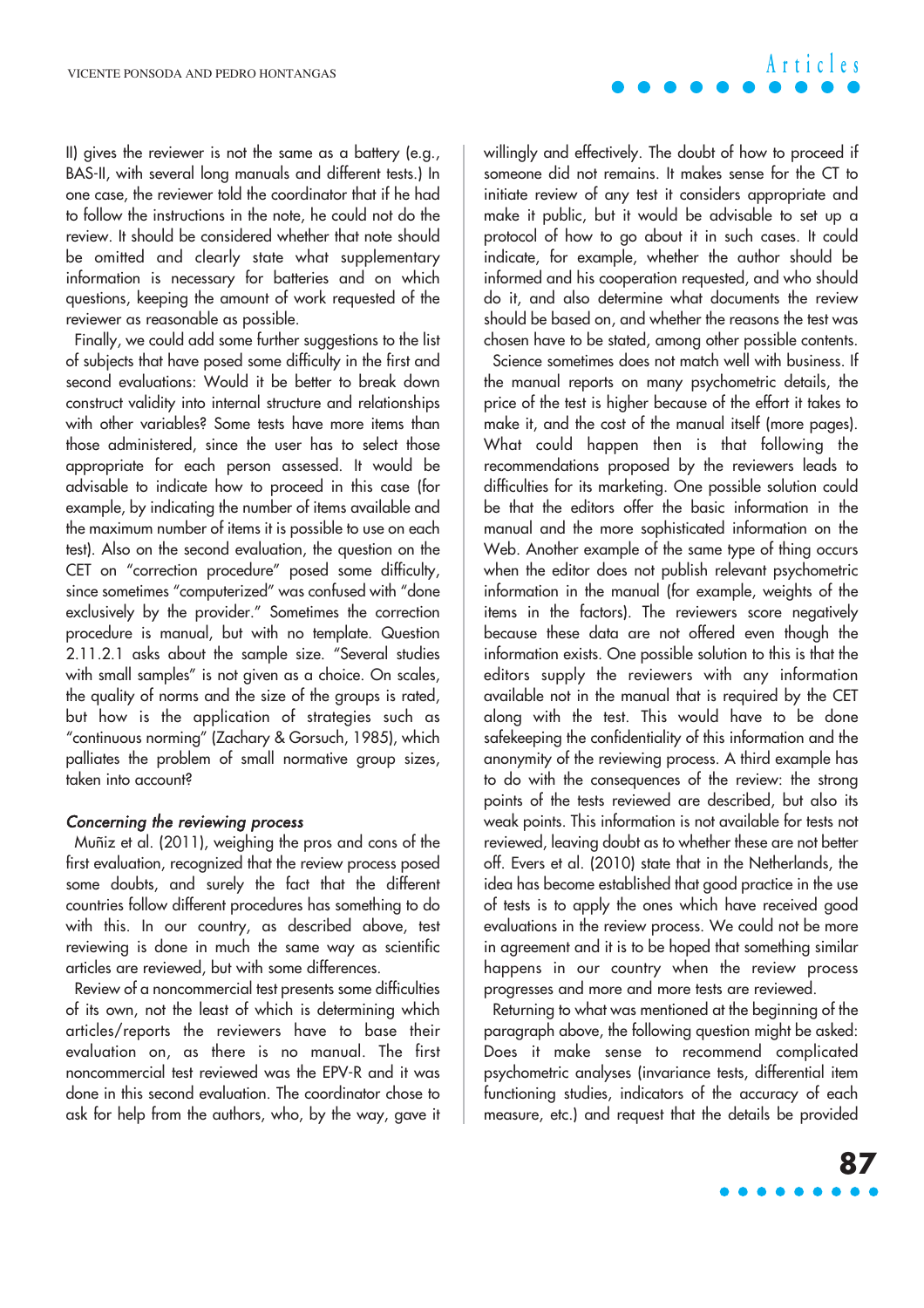## **Articles**

(for example, information on adjusting the models) that most applied psychologists probably do not understand? What the users will probably ask for are aids in interpreting the ratings. Should the review process incorporate the viewpoint of the professionals more actively? The reviewers are almost all scholars. Are we not biased if we evaluate a test based on articles when the purpose and the target public are others? As mentioned by Elosua (2012), modern psychometry is progressing very quickly and the distance between current developments and those that have been applied in theses, articles, test manuals, etc., by those who are not experts in psychometry is usually considerable. Recently, Ponsoda (2010) coordinated the monographic issue of this journal on "Methodology at the Service of the Psychologist," the purpose of which was to bring some of the modern psychometric developments closer to the professional, who had probably not studied them before, such as the bias of items and tests, confirmatory factor analysis, structural equation models, recent concepts of reliability and validity, new test theories, innovative test and item formats, etc. From our point of view, the new psychometric developments that the reviewers recommend help improve the tests, since new evidence of validity, alternative indicators of test reliability, indicators of the accuracy of individual measurements, of obvious interest for evaluating the individual compared to groups, etc., will result from their application. All of the above is not contradictory to the manual further satisfying the needs and demands of the user and facilitating proper and convenient application of the test. In this same sense, it would be of interest to include the user's viewpoint in the reviewing process, but obviously, it could not be by asking him to respond to the CET. Some procedure would have to be found that reports on his satisfaction with the test, and enables its strong points and weak points to be known from the user's and not the expert's perspective. This seems difficult to integrate in the current reviewing process. Information of this type is found from opinion surveys on tests (Muñiz and Fernández-Hermida, 2000, 2010), although obviously it is not specific to a particular test. With regard to the third question, we do think there is a certain risk in reviewing tests in the same way we do articles, due to the scant experience we all have in reviewing tests. It is the job of the coordinator, in his interaction with the reviewers, to make them see that, in fact, the purpose of the review is not the same as for scientific articles. Therefore, their recommendations must be limited to the subjects that improve the test, provide new proof of validity, etc., and not proposals that could eventually improve the knowledge of psychometric procedures applied or of the construct the test measures.

Some comment might also be made with regard to the role of the coordinator. In the two reviews done till now, each reviewer received the test as a gift from the publisher. The truth is that the coordinator also needs to have the tests for the reports he has to write, to add a third review to the other two if he deems fit, to clarify discrepancies between reviewers and occasionally to check any changes that authors and editors propose in the review that is sent to them before the final evaluation. A possible solution is that the editors and/or the CT provide the center where the coordinator works with the tests to be reviewed which it does not have and cannot purchase.

### **CONCLUSIONS**

In the first place, it should be stressed that the test evaluation process begun in 2010 continues and is becoming consolidated. However, for this consolidation to be more useful, there should be a rapid increase in the number of tests reviewed. To date 22 tests have been reviewed. One of them is a noncommercial test, chosen for its social repercussion. The EPV-R test by Echeburúa et al. (2010) has been included in the protocol followed in many police stations after a report of aggression against a woman to predict the risk of severe domestic violence. Previously, the police decided on what protection was to be given subjectively. With the application of the test, protection is provided as established for the risk level that follows from its application.

The mean level of the tests reviewed is, in absolute terms, good (4 on a scale of 1 to 5), which almost coincides with the first evaluation. Later evaluations will show whether this is the mean quality of the tests published in Spain or whether, as more and more tests are evaluated, the mean changes. We found that only one test in the two evaluations gives detailed information on bias or differential item functioning. Three characteristics are below the mean in both evaluations: "Item analysis," "Predictive validity" and "Reliability understood as stability." In the section on points to improve, it was suggested several times that the manual report on the individual properties of the items and the selection criteria for configuring the final test, more proof of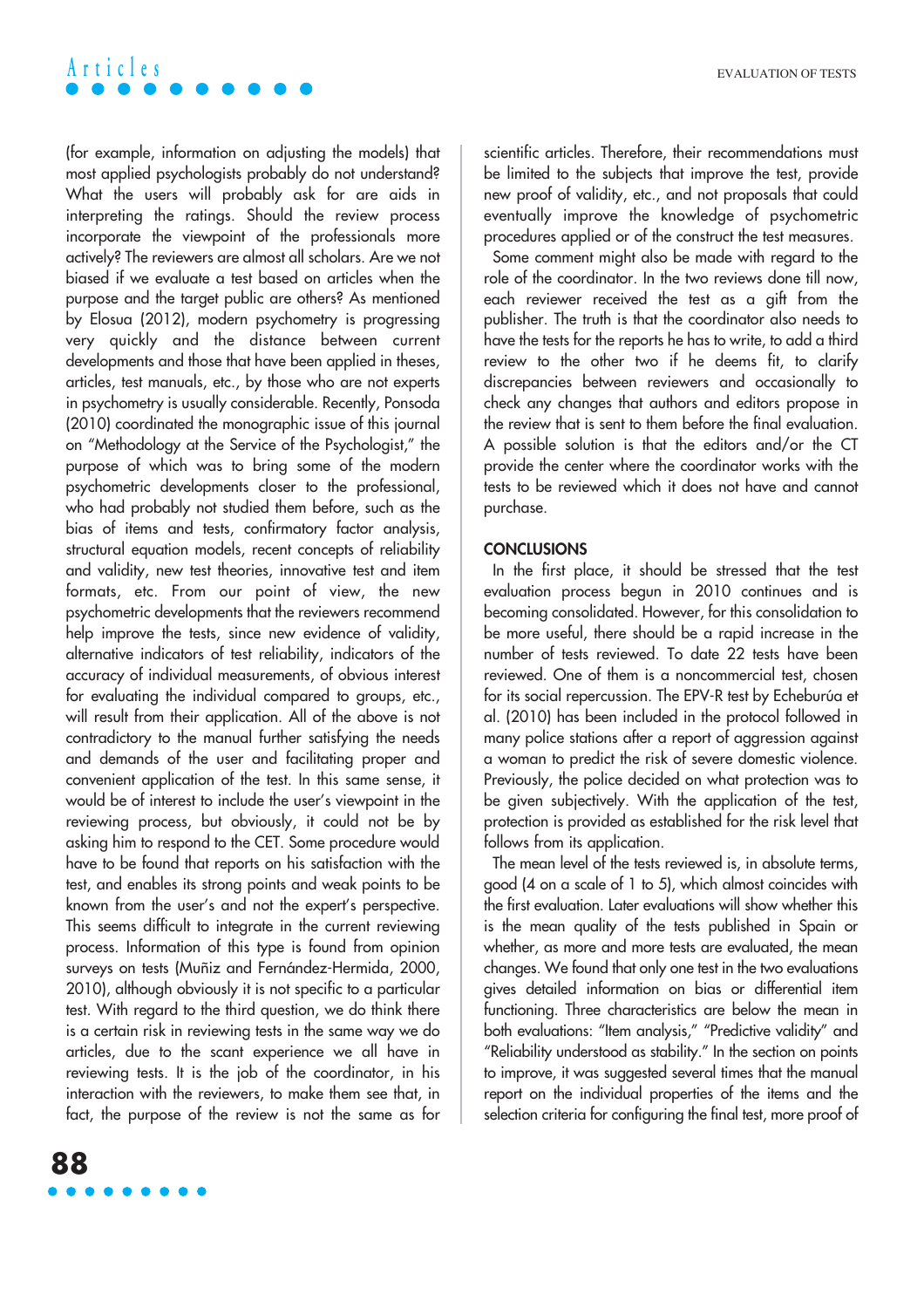the test's capacity for predicting relevant criteria in their fields of application, and that in new editions of the test, test-retest reliability studies, which inform on score stability, be included.

The reviewers warned about some other deficiencies, such as the following: scant justification for the cut-off points given for interpreting scores, not finding indicators of the accuracy of the score of each individual evaluated, but for the test as a whole, scarcity of differential functioning studies of items and tests, and of studies that provide proof and justify certain expectable uses of the scores. The glass can also be seen as half full. In general, much care has been taken with proper insertion of the construct the test measures in psychological theory. The use of item response theory, which, by the way, provides indicators of the accuracy of each measurement, is observed in several tests. Some differential functioning studies were done and some confirmatory factor analyses and structural equation models were applied. Recent developments were used for the construction of scales that enable many different ones to be found, keeping the total sample size required from becoming too large. In some tests "accommodations," or changes, are included that makes correct interpretation of scores possible when the test is given to individuals with some special characteristic. Several tests provide systems for automatic correction and interpretation of scores, and finally, on some of the tests reviewed, care is taken with representation of normative samples, including nonincidental sampling, and cross-validation is applied to avoid artificially high psychometric indicators. In brief, the good news is that the distance between theory and practice, mentioned in the section above, is becoming shorter.

Evaluation of test quality needs the CET for several reasons. It facilitates the task of the reviewers and test authors and editors, by indicating exactly what is evaluated and how. It enables quantitative and qualitative evaluation of the relevant characteristics to be kept in mind when determining test quality. It facilitates comparison of different test and batch evaluation results. Obviously, this does not exclude the need for revision. In general, the CET could be improved by adding a glossary with terms likely to be interpreted differently and clarifications and examples of problematic questions. Alternatively, it could also include some way to seek reviewer consensus.

The CET is inspired by the European Federation of Professional Psychologist evaluation model, and this model is being modified in depth (Evers et al., 2010). The incorporation of some of these modifications and the answer to the difficulties with its application mentioned in this article and in Muñiz et al (2011) suggest that it would be advisable to think about its modification. Everything would indicate that a new edition of the "standards" (AERA, APA and NCME, 1999) will be published in the coming months. Sharing with Elosua (2012) the idea that we have to bear them in mind, the next appearance of the new ones is another reason for modifying the CET.

Concerning the reviewing process as a whole, our impression is that it works reasonably well. This does not exclude the introduction of some changes as deemed appropriate. The reviewers are given a symbolic amount of 50 Euros. Some reviewers preferred not to take it, since they believe that, as is the case with review of articles, they are tasks that should not be remunerated. Following the model of scientific journals that name the editor and editorial committee for a period of two or three years, it might be considered whether it is also appropriate or not for the coordinator and reviewers to evaluate more than one batch of tests for two or three years, and report on the results of the review at the end of that period.

## **ACKNOWLEDGMENTS**

We would like to thank the members of the Test Commission for their collaboration: José Ramón Fernández Hermida, Ana Hernández Baeza, Miguel Martínez García, Milagros Antón López, Viviana Gutman Mariach, and, especially its President, José Muñiz Fernández, for its continual assistance. We also reiterate our appreciation to the reviewers for their enthusiastic and excellent collaboration.

### **REFERENCES**

- American Educational Research Association, American Psychological Association, and National Council of Measurement in Education (1999). Standards for educational and psychological testing. Washington, DC: American Psychological Association.
- Echeburúa, E., Amodr, P.J., Loinaz, I. and Corral, P. (2010). Escala de Predicción de Riesgo de Violencia Grave contra la pareja – Revisada (Scale of Prediction of Risk of Severe Domestic Violence-revised) (EPV-R). Psicothema, 22(4), 1054-1060.